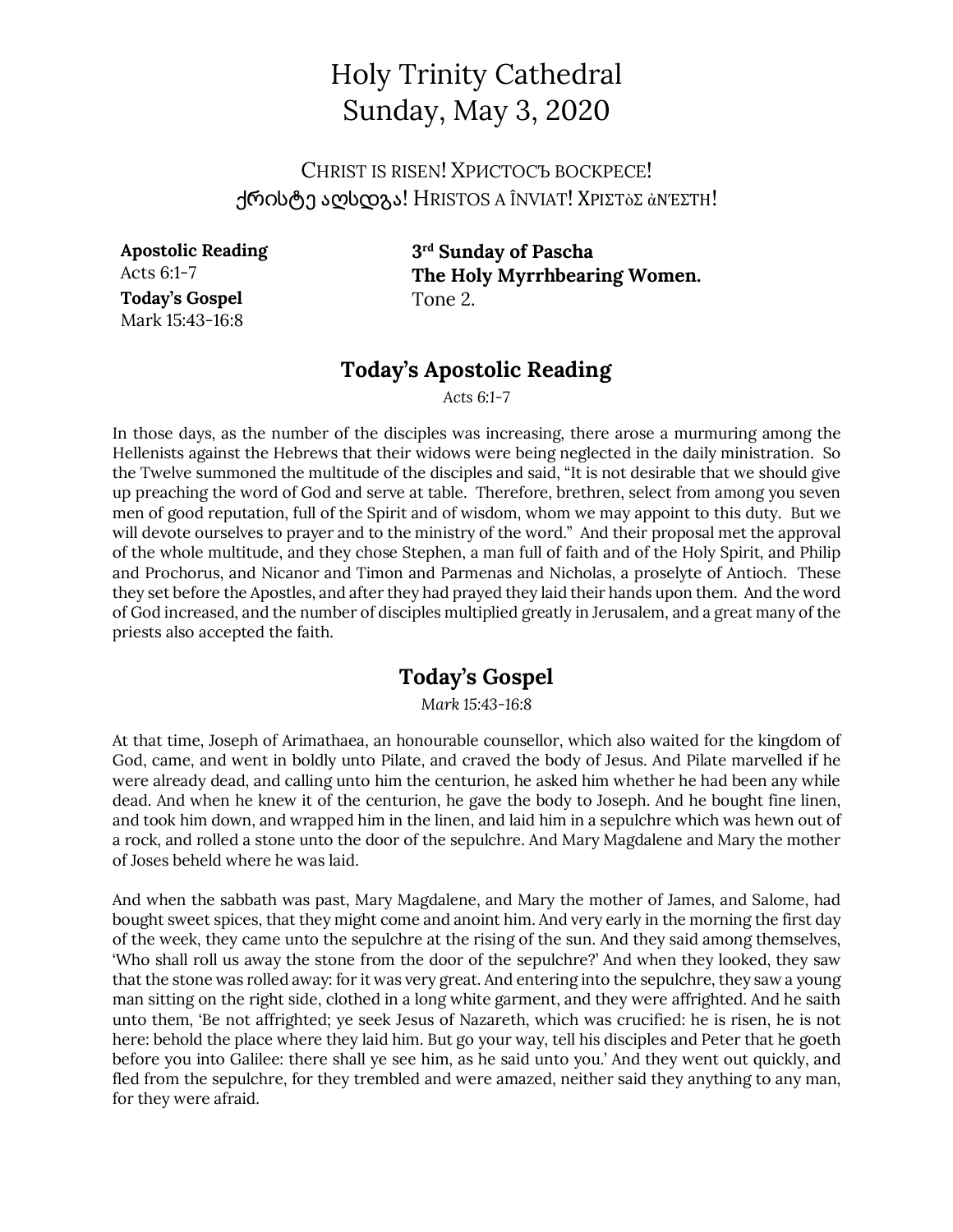# **Sunday of the Holy Myrrh-Bearers**

Mary Magdalene, when she saw the empty tomb, declared in grief, "They have taken away the LORD" and then asked "where have they taken him?" She didn't ask, "where have they taken his *body*?" In her mind, and to the mind of the Jewish faithful (except for the confused Sadducees!), a person was embodied: they looked for not mere spiritual continuation after death, but for the reunion of soul with body: a resurrection! And so do we as Christians! "I look for the resurrection of the dead." Physical things matter to God *—an excerpt from an article by Edith Humphreys, Professor of New Testament at Pittsburgh Theological Seminary*



# **Many Years!**

*Namedays:* Tamara Sokolov (Sunday) Angelina Irina Walker (5<sup>th</sup>) Christopher Sims (9th)

**Thank You!**

This week, I'd especially like to recognize our church school teachers, especially Amy and Ryan, for their efforts in taking our programs digital and actually expanding them to help keep our youth connected. *Christ is risen! Indeed, He is risen! -Fr. Kirill*

# **Church School Classes Organized by Orthodox Church in America**

In addition to our parish-organized church school classes which are now being held via Zoom, the Orthodox Church in America is also organizing Zoom sessions. These classes have brought together hundreds of Orthodox kids from throughout North America to share in their faith, to prepare for our Lord's Pascha, and now to celebrate with each other in the joy of the Resurrection.

Tuesday, 12:30 PM 9-12 Grade Wednesday, 12:30 PM 3-5 Grade Thursday, 12:30 PM 6-8 Grade Friday, 11:00 AM 3-5 Grade

Address for classes: https://bit.ly/oca\_churchschool *Address to register (optional):* https://www.oca.org/all-oca-church-school

*(schedule of our services and activities on next page)*